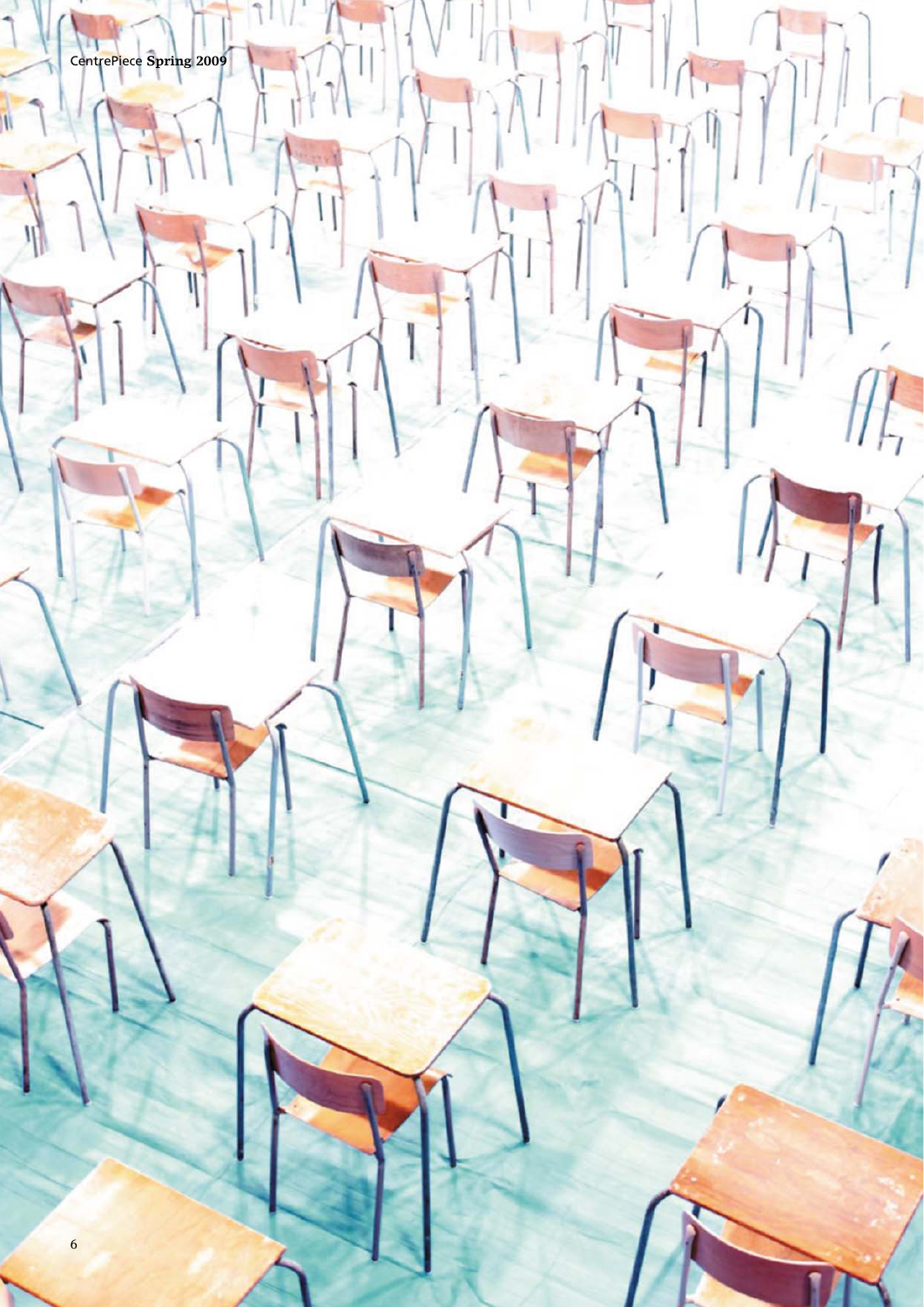How effective are academy schools in achieving improved pupil performance in GCSE exams? **Stephen Machin** and **Joan Wilson** have conducted an initial evaluation.

## Academy schools and pupil performance

**THE GENETITY STATES FOR A SERVERTIES FLAGGED A distinct departure from the way state education Intraditionally been offered in England.** education policy of academy schools represents a distinct departure from the way state education has Academies are publicly funded institutions that are largely run in partnership with private sector sponsors ranging from individuals to businesses and faith groups.

Unlike traditional community and voluntary-controlled state schools, academies are independent from the local authority, and are instead run by a board of school governors consisting in the main of delegates appointed by the private sector sponsor. Governors are responsible for the employment of staff and for contractually agreeing their levels of pay and conditions of service.

Originally designed to replace failing maintained secondary schools located in socially disadvantaged urban areas and characterised by a very poor track record of GCSE achievement, academies were seen as a strategy for improvement and reform in city schools. After their inception, the definitions of school academies have widened and they have begun to take on several different forms, with their coverage spreading geographically and, more recently, into the primary school stage.

In terms of deciding on the curriculum, academies are specialist schools for which the sponsor chooses the subject specialisms. National curriculum teaching in academies is only required in the core subjects of English, maths, science and information and communications technology.

In terms of management and school governance, the academy sponsors were granted autonomy in return for a capital cost contribution of the lesser of £2 million or 10% of building costs. These finances were to be put towards the remodelling of a pre-existing predecessor school or as an outlay to go towards the development of a brand new academy school.

More recently, sponsors have instead been required to set up an endowment fund of equivalent value, the payments from which go into counteracting the

## Academies have improved their GCSE performance after changing status – but so have comparable schools that did not become academies

effects of local deprivation on education. Sponsorship has also started to take place in public sector organisations such as universities and colleges, including city technology colleges that are converting into academies. And in a much more recent development, independent schools have been invited to become involved in partnerships with failing schools.

Following the initial announcement of the scheme in March 2000, the first academies opened in September 2002. To date, 133 academies have opened, and the government is committed to having a further 67 open or in the pipeline by the end of 2010. The overall target for the unspecified future has recently been scaled up to the establishment of 400 academies.

The academies scheme has its roots in the 1988 Education Reform Act, which set the scene for a 'quasi-market' in schooling. The major provisions of the act were to introduce the national curriculum, to establish testing and league tables, to offer local management of schools and to increase school accountability through measures such as a regular inspection regime.

The act also created both city technology colleges and grant-maintained schools, which were allowed to select up to 10% of their pupils on the basis of